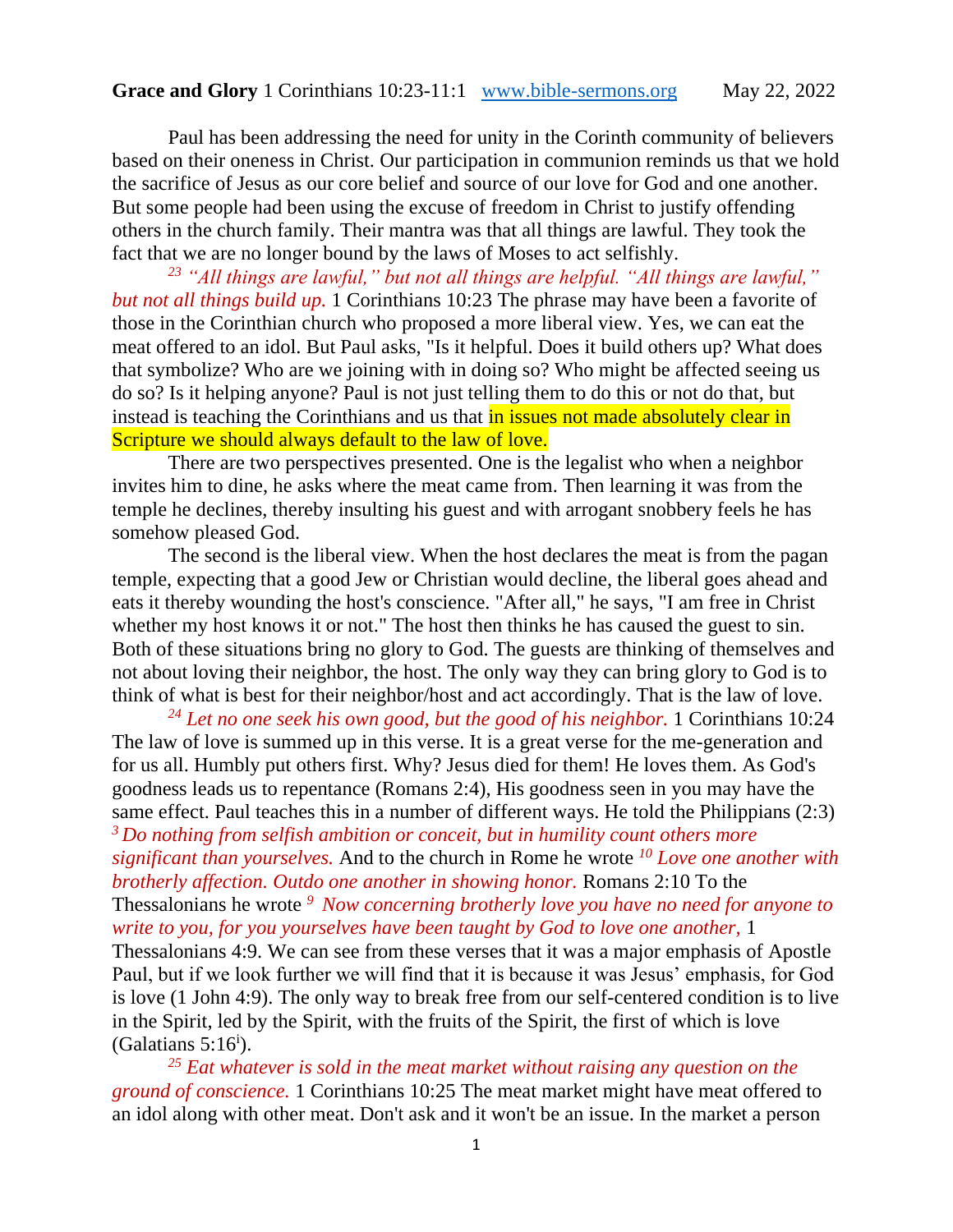won't be participating in the worship ceremonies of the pagans. It doesn't matter where it came from. It is just meat. But obtaining it in a pagan temple can be the participation and celebration of demons and the fornication that went on afterward that was defiling the believers. But if it came from the market and a guest whose conscience is weak asks if the meat came from the temple, you can honestly say you don't know.

*<sup>26</sup> For "the earth is the Lord's, and the fullness thereof."* 1 Corinthians 10:26 Paul is quoting Psalm 24:1 to show all things come from God. It was quoted in part of a prayer rabbi offered before eating kosher food. Paul is taking a jab at the rabbinical usage and saying the verse applies to all food. Perhaps he had heard of Jesus teaching that it is not what enters a man that defiles him, but what comes out of his heart (Mark 17:18,19<sup>ii</sup>).

Every physical God created thing was declared good by God (Genesis 1:31 $\rm{iii}$ ). It is the way we misuse those things that is sinful. As we saw in the previous passage, when we prioritize things above God, they become idols. If our life focuses around anything other than God, we have made it an idol (Exodus  $20:3^{\text{iv}}$ ). God must be first, for we owe our existence and the forgiveness of our sins to His grace and mercy. This is a hard lesson, for the world is constantly offering us different gifts of God and telling us we will find fulfillment if we live for that thing. Our old nature is like that of Eve in the Garden, ready to listen to a self-exalting lie, wanting to be our own god, and lusting after what we see (Genesis 3:6<sup>v</sup>). There is pleasure in sin... a fleeting pleasure (Hebrews 11:25<sup>vi</sup>).

Every child of God must learn to enjoy the gifts of God while keeping Him in first place as the Giver of the gifts. We learn to enjoy His gifts with thanksgiving to Him and not over-indulging in them (1 Timothy 6:17<sup>vii</sup>). It is the lesson of moderation and the good boundaries of God (Philippians 4:5viii). And we all struggle with it in one form or another because we are all human.

*<sup>27</sup> If one of the unbelievers invites you to dinner and you are disposed to go, eat whatever is set before you without raising any question on the ground of conscience.* 1 Corinthians 10:27 Don't ask your host where he got the meat, and it won't be an issue. This is the way of love. It is not about you or the meat but about being a loving witness to your host. If we are overflowing with the fruits of the Spirit, we bring the presence of God with us wherever we go. It is attractive (Proverbs  $3:3,4^{ix}$ ). People who are seeking the truth will be drawn to us  $(2$  Corinthians  $2:14<sup>x</sup>)$ . Notice that unbelievers invited Christians to dine with them. We must be winsome if we are to win some. If you are a pleasant person who is kind and genuinely interested in and concerned about those around you, you will find yourself invited to a meal or an event as others will naturally want to get to know you. If we only associate with believers, how will we ever share the gospel with them?

People are more isolated today than at any time in my life. I think the mask issue and the division in political views has become so divisive that people are afraid to just engage others in conversation. I noticed on airplanes everyone is on their screens with headphones and not talking to those around them unless they are a family. Look for those opportunities to open a conversation and ask about the person you are with. Let the Spirit lead the conversation. There will usually be an opportunity to share faith or a personal testimony. Avoid the controversial issues to have chance to show God's love.

*<sup>28</sup> But if someone says to you, "This has been offered in sacrifice," then do not eat it, for the sake of the one who informed you, and for the sake of conscience—<sup>29</sup> I do not*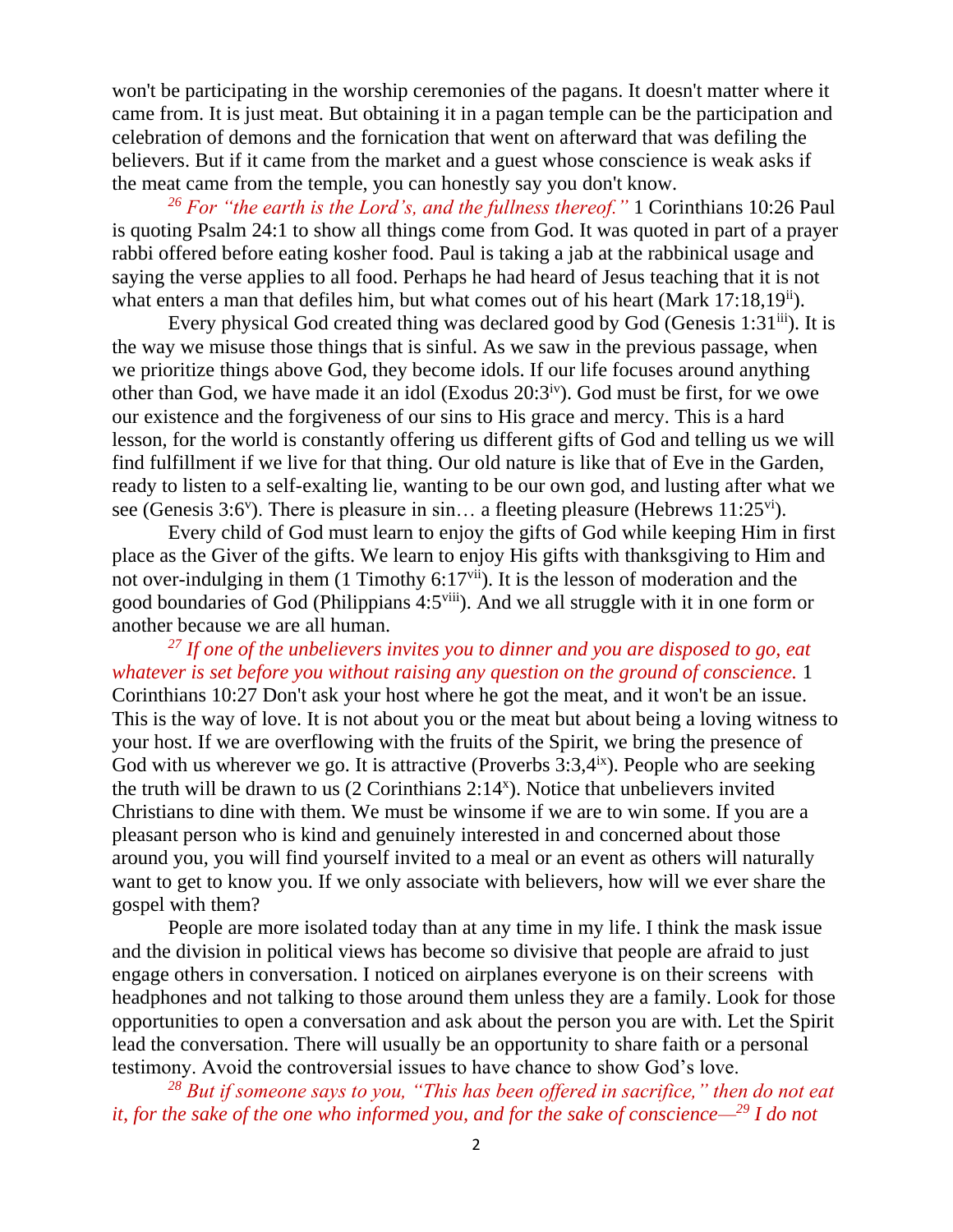*mean your conscience, but his.* 1 Corinthians 10:28,29a But if they make it an issue, then don't eat it for his or her sake. He told you because he thinks believers shouldn't or that believers don't mind mixing what they believe with pagan activity. You give the host the wrong impression if you then eat it.

*29b For why should my liberty be determined by someone else's conscience? <sup>30</sup> If I partake with thankfulness, why am I denounced because of that for which I give thanks?* 1 Corinthians 10:29, 30 I believe these are rhetorical questions. Our freedom is not determined by the host's conscience but by our love for the truth of the gospel and our hope to win them to Jesus. We do not want to give unbelievers the impression that we accept other so-called gods along with Jesus.

Recognizing all comes from God and food is sanctified by the Word of God and prayer (1 Timothy 4:4,5 $^{xi}$ ), means that no one can condemn me for what I eat, whether that means meat from a temple or non-kosher food. I am free in that regard, but I am also free to refrain from eating if it might wound my host's conscience or give him or her a wrong impression about believers (1 Timothy 4:3<sup>xii</sup>). Paul answers these rhetorical questions in verse 31.

This comes up in numerous issues. Some abstain completely from any form of alcohol while other believers see no problem in a social drink or wine with a meal. Some believers are convinced that we are required to worship on the Sabbath, while others see every day alike (Romans 14:5<sup>xiii</sup>). To shop on Sunday or work at an occupation is wrong for some and others see no problem. These are mostly differences among believers, but some overflow to non-believers. When an unbeliever curses in my presence, I don't rebuke them, for they have no conviction not to do so. While I don't drink alcohol, when I am with unbelievers or believers who do, I explain that it doesn't bother me at all if they do so in moderation (Philippians  $4:5^{xiv}$ ). The point is seeking the good of others and not offending them so we can show the love of Christ  $(1$  Corinthians 13:5<sup>xv</sup>).

*<sup>31</sup> So, whether you eat or drink, or whatever you do, do all to the glory of God.* 1 Corinthians 10:31 Paul answers the two rhetorical questions that may be raised giving us the best rule to go by. Are we doing all we do to the glory of God? That is the gold standard. To glorify God is to publicly praise, honor, and make Him famous. If our action is for His glory, to make known who He is, we are doing a good thing. If my conscience is bothering me - I shouldn't do it. If it would bother someone, I should give up my liberty for God's glory. To drink or not to drink, to eat the meat offered to idols or not to, is not simply do or don't. How does it affect the other person and thereby bring glory to God? That is what is most important.

What a great rule of conduct! It is one that only the truly born-again believer can live out. If you don't know how to respond to a situation, ask in prayer how it can reveal the beauty of God and be a light to those around us. Maybe it means just to be quiet and appreciative. Maybe it means to speak out and share a Scripture or testimony. If you are sensitive to God's Spirit and desire to glorify God, you will do the right thing, the thing which is pleasing to God (Hebrews  $13:21^{xvi}$ ).

Paul is saying we can bring glory to God in the simplest of everyday things. We can eat and drink to His glory. All of life can be glory-aimed. Are you convicted? I am! I think this way sometimes, but not all the time. However, we all should, for He is worthy to be praised in every aspect of life, whether our labor, leisure, or so called "time off."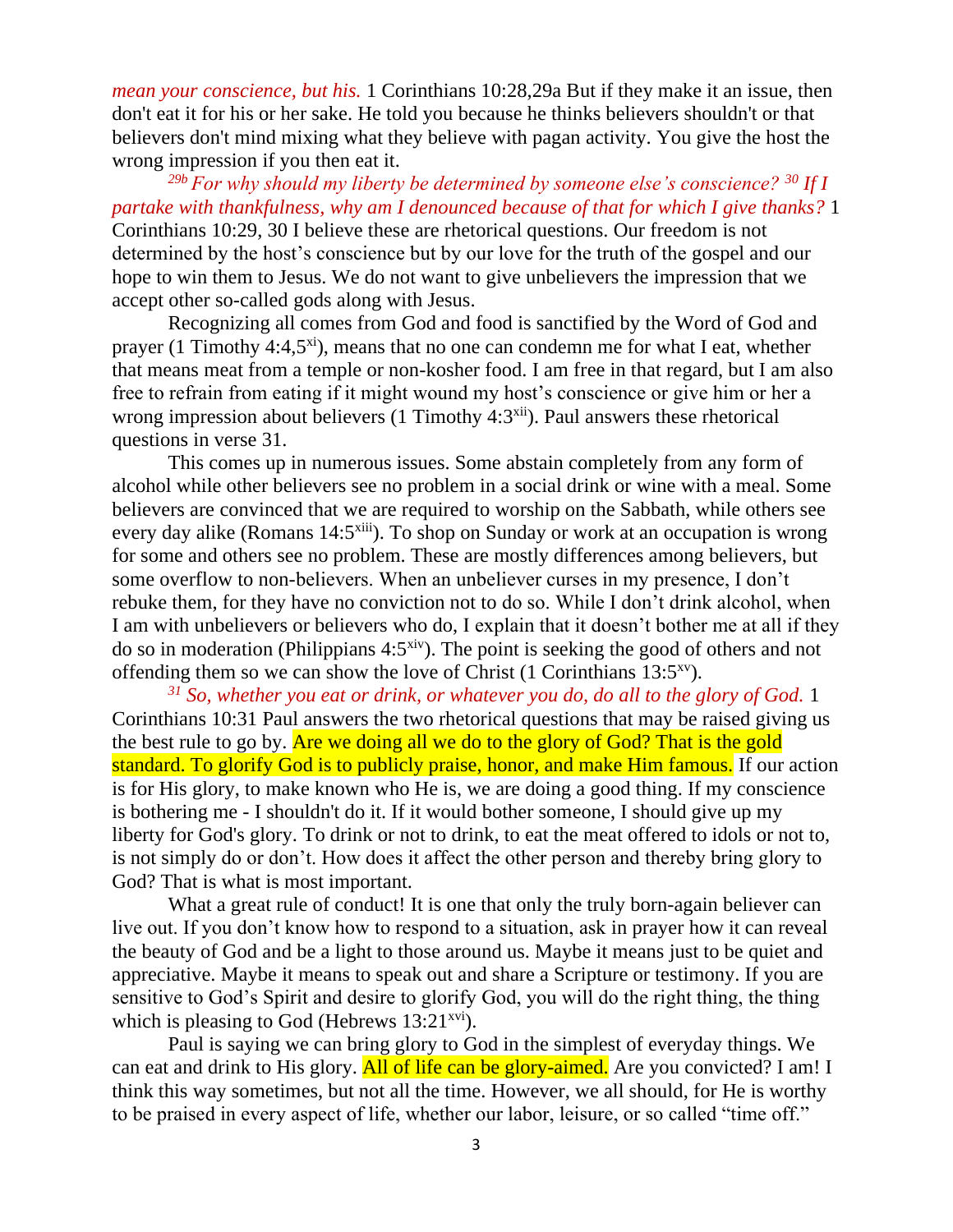When we belong to Jesus, our time is not our own. We are His joyful servants carrying out His will while we still have time to invest in heaven while here on earth. A big part of bringing Him glory is not stumbling our neighbor but acting in selfless love that they might know our Savior, Jesus.

*<sup>32</sup> Give no offense to Jews or to Greeks or to the church of God,* 1 Corinthians 10:32 Jesus warned us against offending others. *<sup>7</sup>"Woe to the world for temptations to sin! For it is necessary that temptations come, but woe to the one by whom the temptation comes!* Matthew 18:7 "Temptations to sin" is a single Greek word that means to offend. When we offend someone by insisting on our rights or doing something in their presence that they think is sinful, we encourage them to violate their conscience or to be unjustly critical which can also be a sin. "Woe" is a warning of judgment. So what Paul is saying here is a little gentler than the way Jesus said it. Paul clarifies the scope of whom we are not to offend: Jews, Greeks, or the church of God, which was basically everyone. Jesus simply pronounces judgment upon those who offend unnecessarily. Jesus is saying offenses will come. It is inevitable. What you do with them is where the temptation comes in. You can judge unjustly or without grace even though you have received so much grace (Matthew 7:2<sup>xvii</sup>). Or you can be gracious as God is with you. But we should never be the one who stumbles our fellow believer or anyone for that matter.

There is a time to tell a younger believer who is caught in sin the truth of their situation, but that should be done with gentleness and grace (Galatians  $6:1^{x\text{viii}}$ ). It may offend them, but Jesus and Paul are not referring to someone who is helping a person caught in sin. They are addressing someone who unnecessarily offends a person such as the above-mentioned situations in which we are seeking our own good and not that of another.

*<sup>33</sup> just as I try to please everyone in everything I do, not seeking my own advantage, but that of many, that they may be saved.* 1 Corinthians 10:33 Pastor Stephen Um summed this up so well, I will use his comments on this verse. *The call for Christians is to have an other-centered, self-giving love on a mission. It is to have more concern for the needs and interests of others than for one's own needs (cf. Philippians 2 xix). It is also to be self-giving—not seeking one's own advantage. Paul is calling upon the Corinthian believers to open up by allowing themselves to be disadvantaged for the sake of others. It is love on a mission: "that they may be saved" (10:33xx). Paul can give out this call because he himself has lived out this call in his own life. This statement is a purpose clause. It is through our other-centered, self-giving posture that we can be good neighbors because we are concerned about their ultimate good, namely their salvation. Though this need not and cannot be the exclusive aim in the way we relate to our neighbors, it must be the primary aim. God is glorified when our love for our neighbors leads them to embrace him. Paul offers himself as a model of this kind of love. His ministry is a model for how one can adapt to all kinds of different settings in order to make the gospel of Christ compelling. But his model is based on the accomplishments and example of one who is even greater. The only way we can be moved out of our selfinterest and self-centeredness and live lives of other-centered, self-giving love on a mission is to see that we are the recipients of God's other-centered, self-giving love on a mission in Christ!xxi*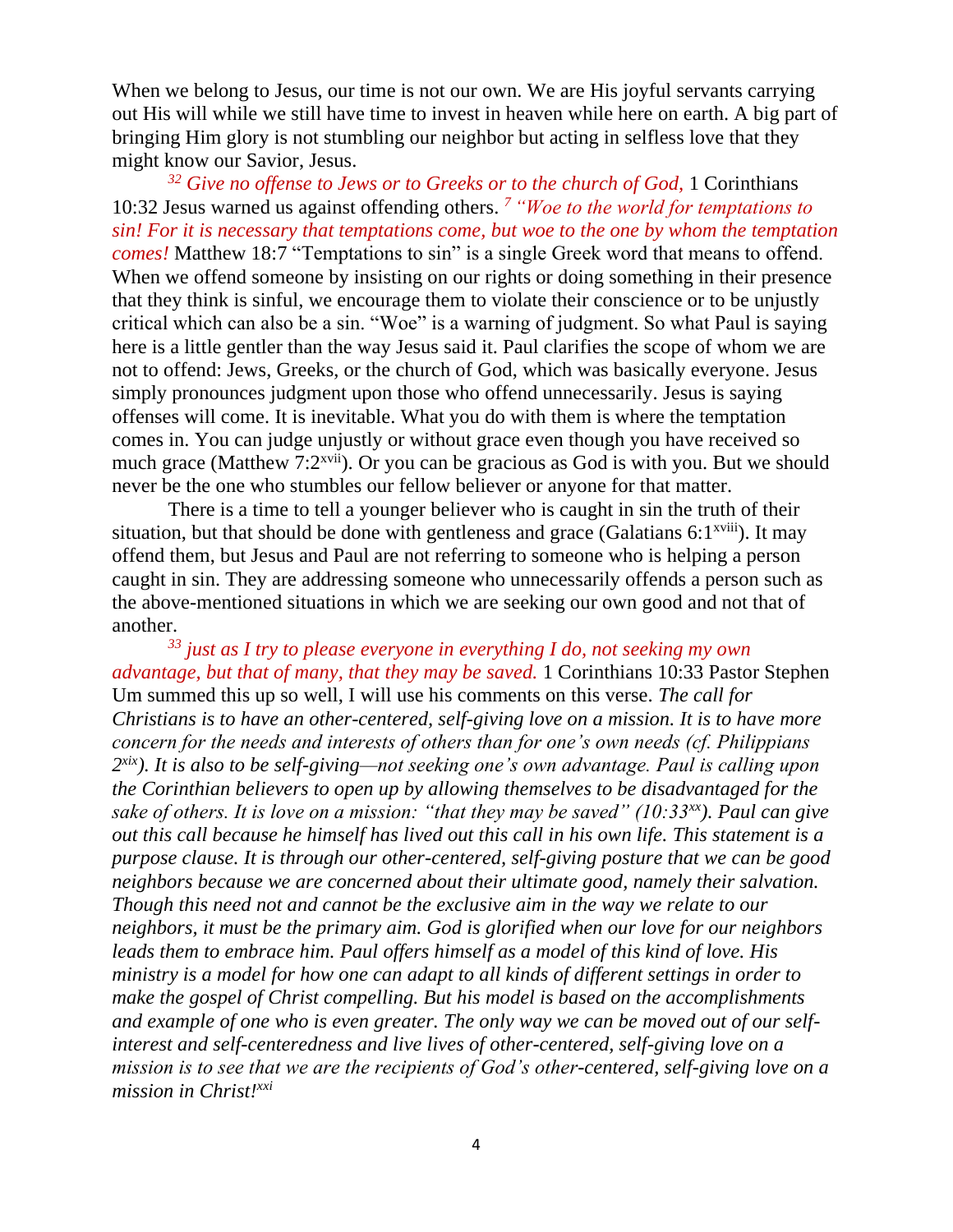It is for this reason that Paul writes, *<sup>1</sup> Be imitators of me, as I am of Christ.* 1 Corinthians 11:1 This is the conclusion of the previous passage about being all things to all people to win them. It is not about Paul promoting himself, but his example of dying to himself to build others up with the love of God (Ephesians  $4:16^{xxii}$ ). He does everything to win more souls to Christ, and that often means setting aside our preferences and freedoms as Jesus did for us. Jesus set the example by eating and drinking with the tax collectors and sinners to introduce them to the Father (Matthew 9:10<sup>xxiii</sup>).

When Jesus says, "I have glorified You in the earth," (John  $17:4^{xxiv}$ ) He is declaring that all that He did was not for His own glory but for the Father. That is why the Father exalted Him to the highest place and gave Him a name above every name (Philippians 2:9xxv).

Could we say follow me as I follow Christ? I would be very hesitant to do so. My desire is to follow Christ without hesitation. Paul could say this though he did not consider himself to have attained (Philippians  $3:13^{xxvi}$ ). In some ways I wish the congregation would follow my example. I mean as far as to get up early and get in the Word and take time in prayer, seeking God's direction for each day, doing the things that need to be done around the facility, but this passage is about much more than that. It is about loving others with God's love, giving freely for their good both time and resources so that God, not the giver, gets the glory. Yes, I wish we all lived solely for the glory of God, not for reward in heaven or recognition now or in the future, but because He loves us and set aside His glory to serve us in love. It is finished. We need do nothing more. Resting in that abundance, we can deny our own rights and give freely (John 13:3,4<sup>xxvii</sup>).

Once again in Pastor Um's wording: *It is immensely encouraging to know that because Christ has gone to trial for us, we are no longer on trial. As a matter of fact, the court is adjourned. We are free to love our neighbors and to glorify our God. We're no longer in the courtroom. We are newly motivated lovers because our affections have been steered by the beautiful picture of Jesus going to trial in our place and giving us all the advantages that he had. He gave up his rights so that we might utilize our rights not to be sectarian and to abuse or to ignore other people, but rather to lovingly serve them and to be disadvantaged for their good. We now can live a life of freedom that doesn't abuse our liberties but instead uses them for the glory of God by loving our neighbors.xxviii*

By the grace of God may we come to place where we can say that all that we do we do for the glory of God. Why? Because He gave His all for us. He deserves the glory, and we are blessed to glorify Him.

Questions:

1 What was Paul's retort to "all things are lawful"?

2 What is the default go to when an issue is in question?

3 How can we break free from self-centeredness?

4 What was the irony in Paul quoting Psalm 24:1?

5 Go over the meat issue.

6 What are some similar contemporary issues?

7 What is the gold standard for action?

8 What does it mean to glorify God?

9 What did Jesus say about offending others?

10 Summarize the second quote from Pastor Um.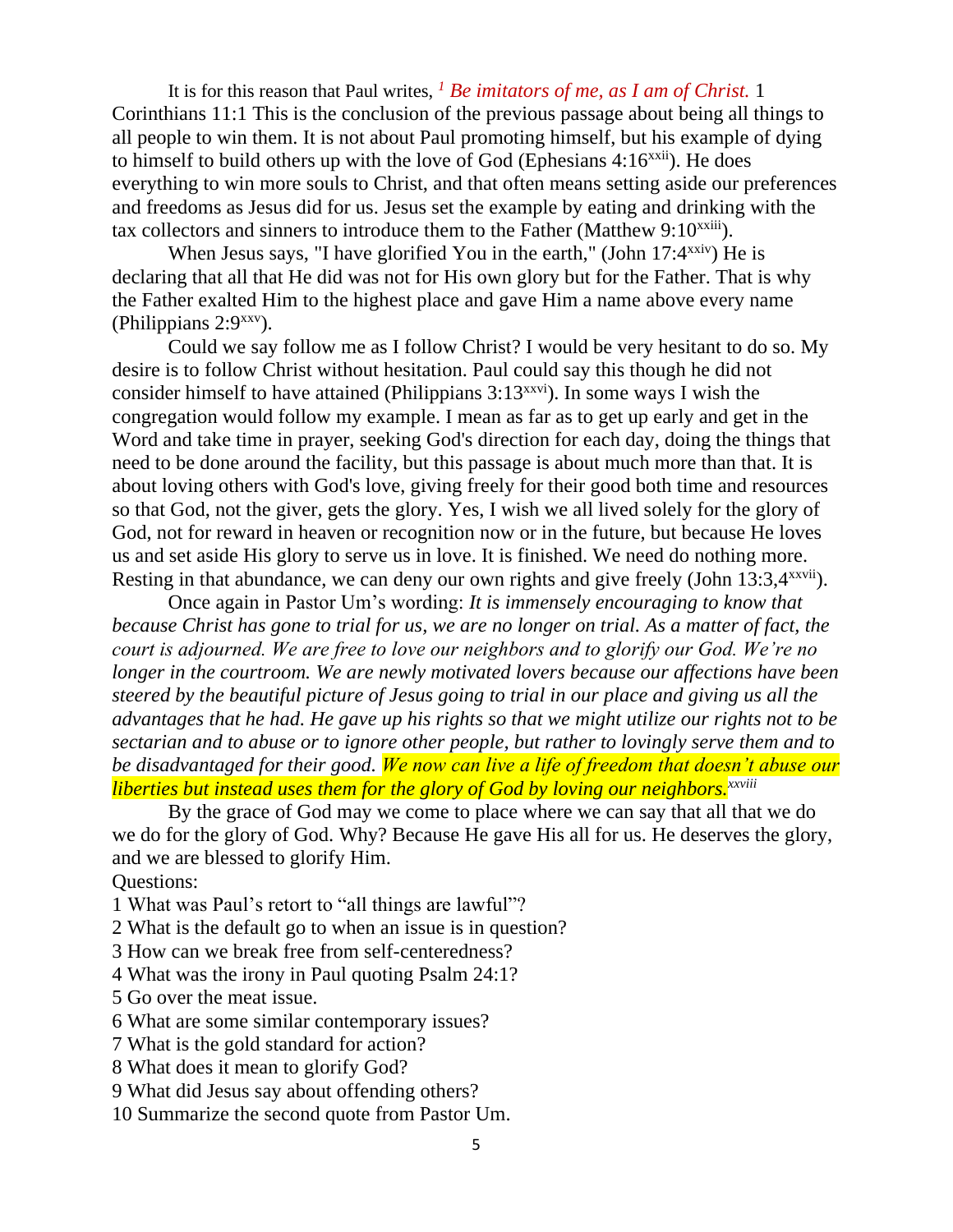<sup>i</sup> **Galatians 5:16 (ESV)** 

 $16$  But I say, walk by the Spirit, and you will not gratify the desires of the flesh.

ii **Mark 7:18-19 (ESV)** 

 $18$  And he said to them, "Then are you also without understanding? Do you not see that whatever goes into a person from outside cannot defile him, <sup>19</sup> since it enters not his heart but his stomach, and is expelled?" (Thus he declared all foods clean.)

# iii **Genesis 1:31 (ESV)**

<sup>31</sup> And God saw everything that he had made, and behold, it was very good. And there was evening and there was morning, the sixth day.

# iv **Exodus 20:3 (ESV)**

<sup>3</sup> "You shall have no other gods before me.

# <sup>v</sup> **Genesis 3:6 (ESV)**

 $6$  So when the woman saw that the tree was good for food, and that it was a delight to the eyes, and that the tree was to be desired to make one wise, she took of its fruit and ate, and she also gave some to her husband who was with her, and he ate.

# vi **Hebrews 11:25 (ESV)**

<sup>25</sup> choosing rather to be mistreated with the people of God than to enjoy the fleeting pleasures of sin.

# vii **1 Timothy 6:17 (ESV)**

 $17$  As for the rich in this present age, charge them not to be haughty, nor to set their hopes on the uncertainty of riches, but on God, who richly provides us with everything to enjoy.

# viii **Philippians 4:5 (KJV)**

<sup>5</sup>Let your moderation be known unto all men. The Lord *is* at hand.

### ix **Proverbs 3:3-4 (ESV)**

<sup>3</sup> Let not steadfast love and faithfulness forsake you; bind them around your neck; write them on the tablet of your heart. <sup>4</sup> So you will find favor and good success in the sight of God and man.

### <sup>x</sup> **2 Corinthians 2:14 (ESV)**

 $14$  But thanks be to God, who in Christ always leads us in triumphal procession, and through us spreads the fragrance of the knowledge of him everywhere.

### xi **1 Timothy 4:4-5 (ESV)**

<sup>4</sup> For everything created by God is good, and nothing is to be rejected if it is received with thanksgiving,

 $5$  for it is made holy by the word of God and prayer.

### xii **1 Timothy 4:3 (ESV)**

<sup>3</sup> who forbid marriage and require abstinence from foods that God created to be received with thanksgiving by those who believe and know the truth.

# xiii **Romans 14:5 (ESV)**

<sup>5</sup> One person esteems one day as better than another, while another esteems all days alike. Each one should be fully convinced in his own mind.

### xiv **Philippians 4:5 (ESV)**

 $5$  Let your reasonableness be known to everyone. The Lord is at hand;

### xv **1 Corinthians 13:5 (ESV)**

 $5$  or rude. It does not insist on its own way; it is not irritable or resentful;

### xvi **Hebrews 13:21 (ESV)**

 $21$  equip you with everything good that you may do his will, working in us that which is pleasing in his sight, through Jesus Christ, to whom be glory forever and ever. Amen.

### xvii **Matthew 7:2 (ESV)**

 $<sup>2</sup>$  For with the judgment you pronounce you will be judged, and with the measure you use it will be measured to</sup> you.

### xviii **Galatians 6:1 (ESV)**

 $1$  Brothers, if anyone is caught in any transgression, you who are spiritual should restore him in a spirit of gentleness. Keep watch on yourself, lest you too be tempted.

# xix **Philippians 2:3-4 (ESV)**

<sup>3</sup> Do nothing from selfish ambition or conceit, but in humility count others more significant than yourselves.

<sup>4</sup> Let each of you look not only to his own interests, but also to the interests of others.